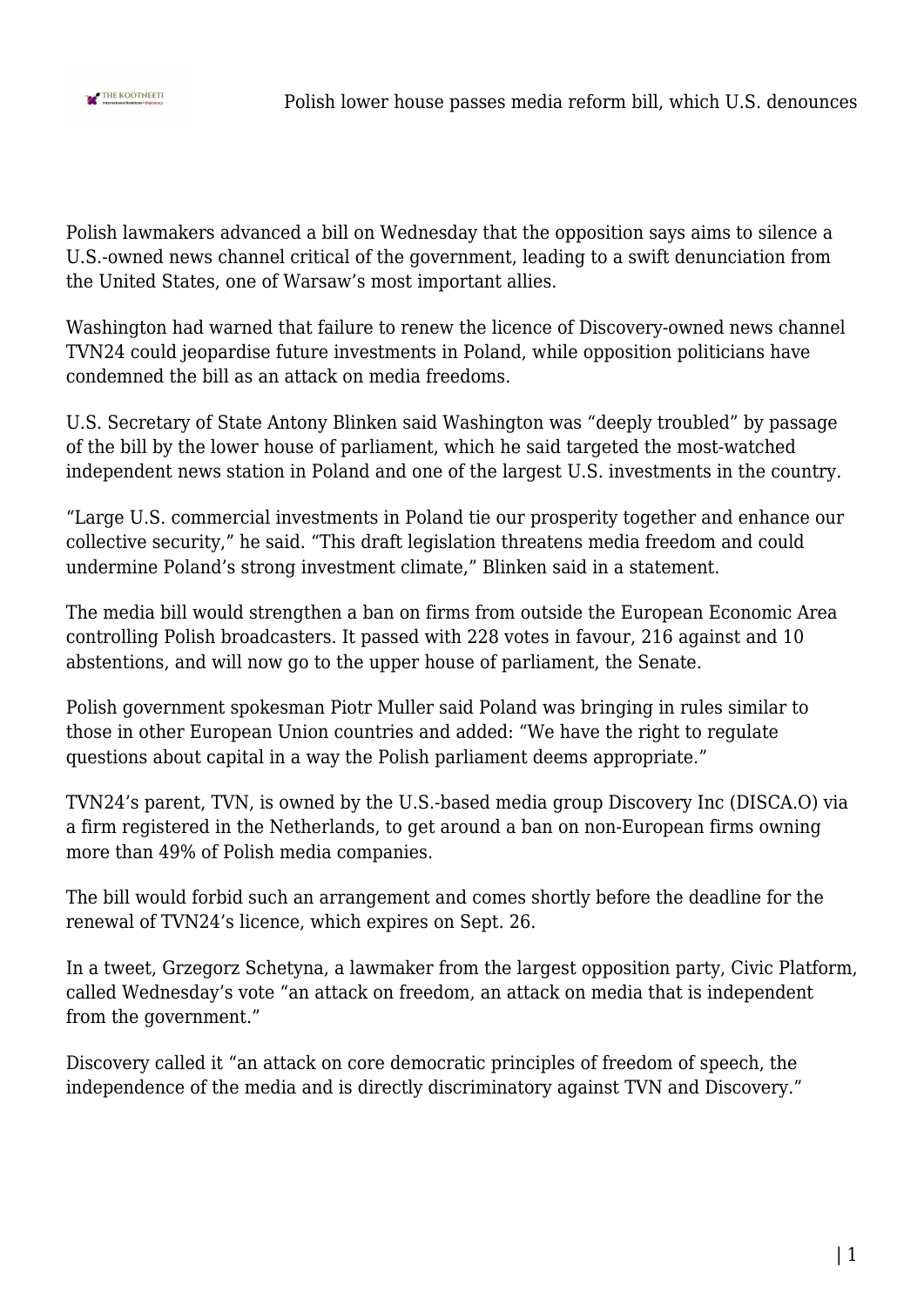



Image source: ABC news

## **Property restitution bill**

Blinken also called on Poland not to proceed with legislation that is expected to make it harder for Jews to recover property seized by Nazi German occupiers during the Holocaust and kept by postwar communist rulers.

"We are deeply concerned that Poland's parliament passed legislation today severely restricting the process for Holocaust survivors and their families, as well as other Jewish and non-Jewish property owners, to obtain restitution for property wrongfully confiscated during Poland's communist era," Blinken said.

The bill was passed by the lower house and has already gone through the Senate, meaning it now goes to the president to be signed into law.

"We urge that President (Andrzej) Duda not sign the bill into law or that, in line with the authority granted to him as President, he refer the bill to Poland's constitutional tribunal," Blinken said.

Israeli Foreign Minister Yair Lapid said the bill "damages both the memory of the Holocaust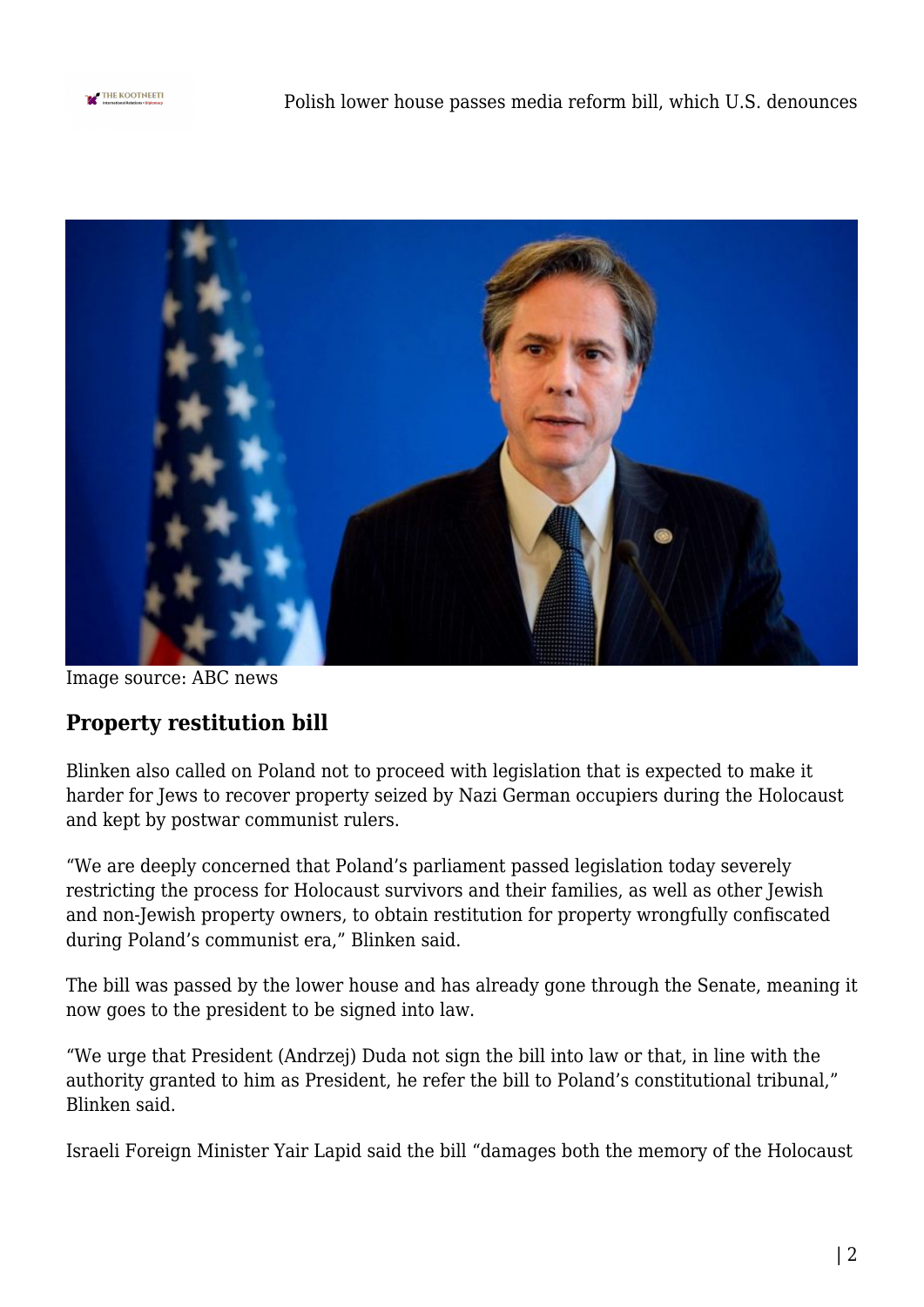

and the rights of its victims."

Blinken said Poland was an important ally in NATO, an alliance "based on mutual commitments to shared democratic values and prosperity." He added: "These pieces of legislation run counter to the principles and values for which modern, democratic nations stand. We urge the government of Poland to demonstrate its commitment to these shared principles not only in words, but also in deeds."



Image source: Yahoo

Earlier in the evening, Polish opposition lawmakers said they had shown that the governing United Right coalition could not command a majority when they succeeded in passing a motion to postpone the sitting.

Joy turned to outrage, however, when Speaker Elzbieta Witek said the vote had to be repeated because she had forgotten to specify the date until which the sitting was to be postponed.

"What you are doing is absolutely illegal," said Civil Platform lawmaker Borys Budka.